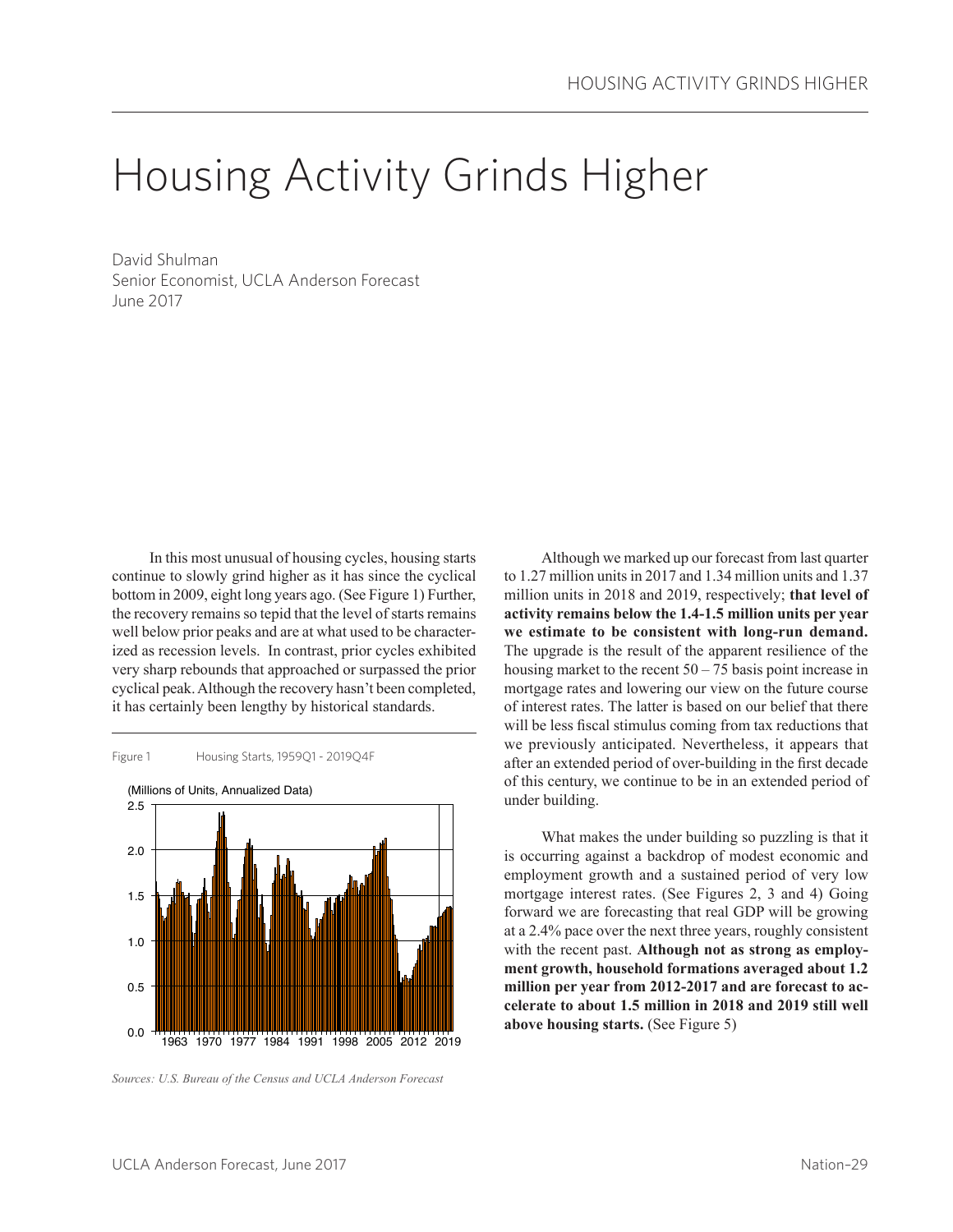# HOUSING ACTIVITY GRINDS HIGHER

#### Figure 2 Real GDP, Quarterly Data, 2008 – 2019F

2009 2011 2013 2015 2017 2019 6%  $4%$ 2% 0% -2% -4% -6% -8% -10% (Percent Change, SAAR)





*Sources: U.S. Department of Labor and UCLA Anderson Forecast*

Figure 4 30-Year Fixed Mortgage Rate, 2008 – 2019F, Quarterly Data



*Sources: Federal Reserve Board and UCLA Anderson Forecast*





*Sources: U.S. Bureau of the Census and UCLA Anderson Forecast*

However, house prices have rebounded significantly since their nadir in 2012 and are now up 44% and are just 5% below the prior peak in 2006. (See Figure 6) It is therefore no surprise that with limited additions to supply and slowly increasing demand that house prices would make a meaningful recovery. The supply situation is being exacerbated by a growing tendency of existing homeowners to

stay put thereby limiting the supply on the market for entry level homebuyers.<sup>1</sup> As a result, existing home sales remain well below the prior peak of seven million units in 2005 compared to about 5.5 million units this year. (See Figure 7) While homeowners are staying put, they are being active in remodeling their homes resulting in a boom in building materials and gardening equipment sales. (See Figure 8)

*<sup>1.</sup> Dougherty, Connor, "A New Normal for Real Estate as Owners Choose to Stay Put." The New York Times, May 15, 2017, p.1*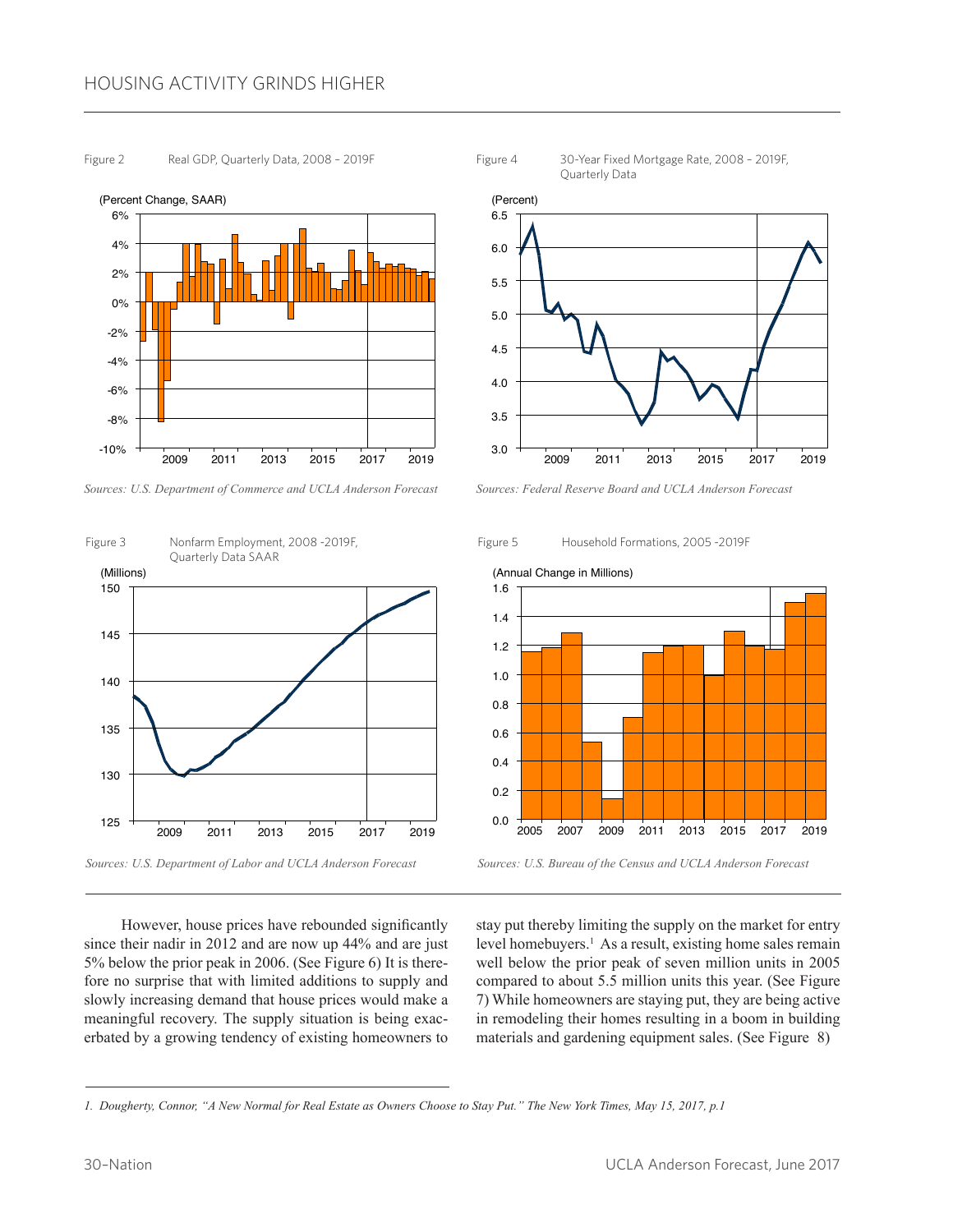

Figure 6 Case-Shiller Home Price Index, 20 City Average, 2000 – Apr 2017, Monthly Data, December 1999=100.

*Sources: S&P Dow Jones Indices via Fred*

Figure 7 Existing Home Sales, 2005 – 2019, Annual Data



*Sources: Nation Association of Realtors and UCLA Anderson Forecast*

There are many explanations for the long, slow recovery in housing starts. They range from much tighter credit standards compared to the earlier boom, slow income growth, the "hollowing out" of the middle class and the unwillingness of the millennial generation to make longterm commitments, or at least to delay those commitments. For example, the fertility rate which has been in long-term decline since the early 1960s, declined from 2.12 children per woman at the start of the great recession in 2007 to 1.84 in 2015. (See Figure 9) Of course this decline in fertility has been offset in part by immigration. Another factor in the decline in homeownership has been the development of national single-family home rental businesses that cater to those households who seek a suburban lifestyle, but do not have the ability to purchase a home.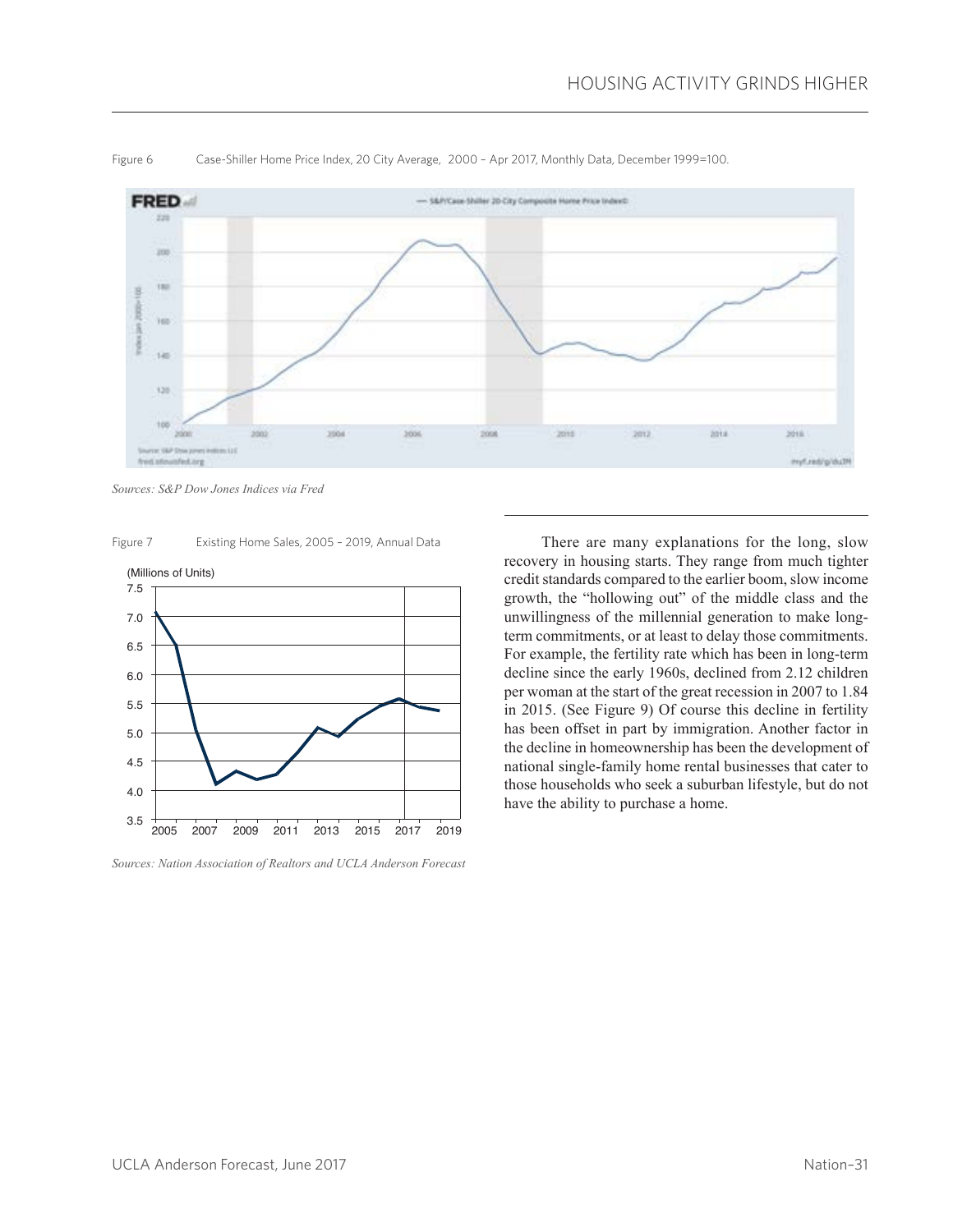# HOUSING ACTIVITY GRINDS HIGHER



Figure 8 Building Materials and Gardening Equipment Retail Sales, Jan. 2005 - Apr. 2017, Monthly Data, In \$Millions, SA

#### Figure 9 Fertility Rate, 1960 -2015, Number of Children per Woman, 1960-2015, Annual Data



*Sources: Bureau of the Census via FRED*

Perhaps more insidious are the use of regressive zoning and environmental regulations that reduce the overall supply of housing. This is especially true in the growing employment rich coastal cities where high demand and restricted supply are making housing ever more unaffordable for households earning the median income for their region. It is here where the demand for housing remains unsated.

All of these factors have led to a dramatic decline in the homeownership rate from 69.4% in 2004 to the recent low of 63.2% in 2016. (See Figure 10) It has since modestly rebounded to 63.6%. We have been forecasting the bottom for this series for the past several years to no avail. However, we now believe that homeownership rate has stabilized and will increase modestly from here.

### Multi-Family Housing Booms

The flip side in the decline in the homeownership rate has been a boom in rental housing. **Multi-family hous-**

*Sources: Bureau of the Census via FRED*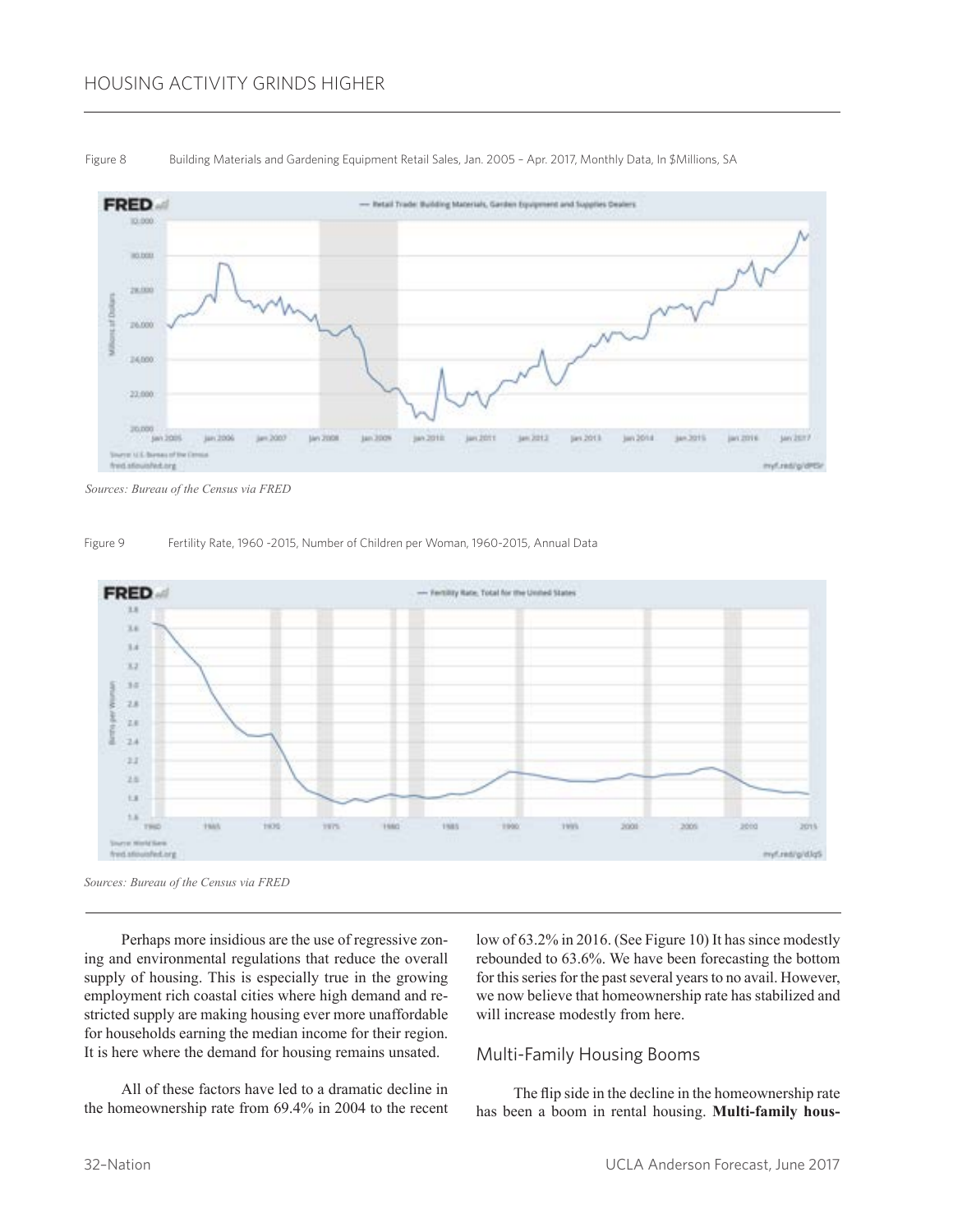

#### Figure 10 Homeownership Rate, 1980 -2017Q1, Percent, SA

*Sources: Bureau of the Census via FRED*

**ing starts, after crashing during the great recession to 112,000 units in 2009 has surged to 392,000 last year.<sup>2</sup>** We are forecasting multi-family starts to run at about a 400,000 unit annual rate over the next three years. (See Figure 11) Although there have been signs of over-building high-end units in New York and San Francisco we still believe that



*Sources: U.S. Department of the Census and UCLA Anderson Forecast*

starts will remain at an elevated level as developers shift their focus from high rise urban to more affordable mid-rise suburban product. **The apartment developers have, at long last, realized that there is a limited market for \$3500/ month one bedroom apartments.**

The boom has been underpinned by households being locked out of the single-family market for credit and income reasons, the preference of millennials for a more urban lifestyle and the delay of marriage and child bearing just to name a few. There has also been an increase in demand for, on the part of the very wealthy, urban condominiums and international buyers seeking EB-5 Visas or a safe haven for their money. Thus in Manhattan, San Francisco and Miami, for example, it is not surprising to see the several floors of unlit apartments at night.

**As a result, the apartment vacancy rate has collapsed from 8% at the worst of the recession in 2010 to a low of 4.1% in 2016 and recently, up-ticked to 4.3%** (See Figure 12) It is notable that vacancy rate rose in the face of strong demand indicating that supply is now outpacing demand. A casual look at the figure below would indicate that the apartment vacancy rate has bottomed and with continued high levels of new construction the vacancy rate is now on the rise.

*2. Just to note--our definition of multi-family starts include two or more units in contrast to the standard industry definition of five or more units.*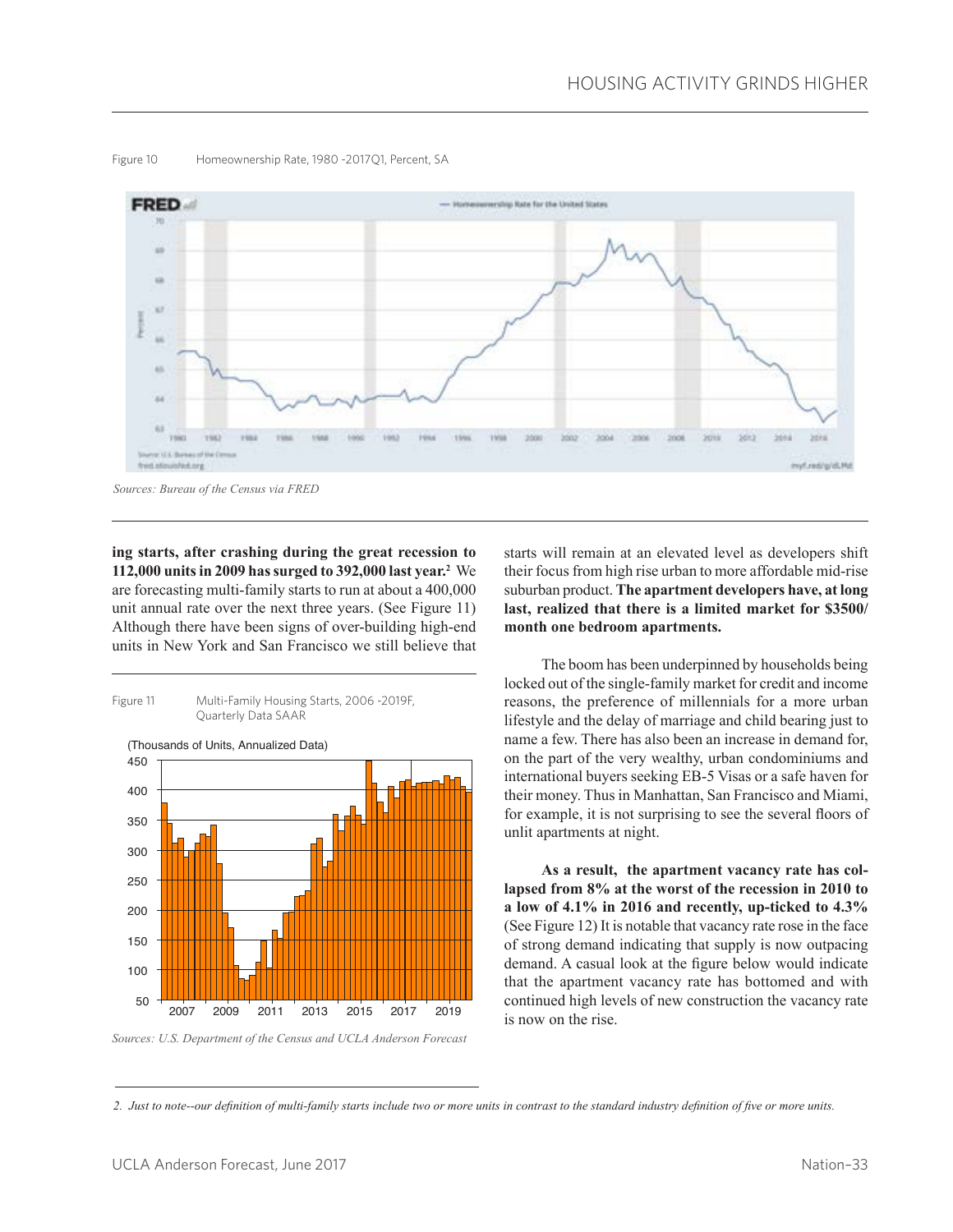## HOUSING ACTIVITY GRINDS HIGHER



Figure 12 Apartment Vacancy Rate, Quarterly Data, 1980 – 2017Q1

The market tightness has had its impact on rents. As measured by the Consumer Price Index, rents have recently been rising at a 4% rate, twice the 2% per year increase in the overall price level. (See figure 13) For the first time in a while, we are now witnessing the official rent index run higher than what the public apartment real estate investment trusts (REITs) are reporting. For example, such national apartment owners as, AvalonBay Communities, Camden Property Trust and Mid-America Apartment Communities reported year-over-year-rent increases of 2.6%, 3.1%, 2.9% and 2.9%, respectively. On the other hand, the REITs operating in the single-family rental space reported yearover-year rental gains of 4% in the first quarter according to Zelman Associates.

So why are the official data so much higher than the private data being reported by the REITs? The answer is twofold. First, the REITs operate in the higher-end portion of the market where most of the new supply is coming on and second, the official data is over-weighted towards rent controlled apartments whose rents are not marked to market as often. Thus, the official data tends to lag the spot market data reported by the REITs on the way up and on the way down.

But this gives rise to an obvious question. Why are you still forecasting a robust construction market for multifamily housing? The answer here is also twofold. There is a real demand for affordable condominium units that will be

*Sources: REIS Reports via Calculatedrisk.blog.com*